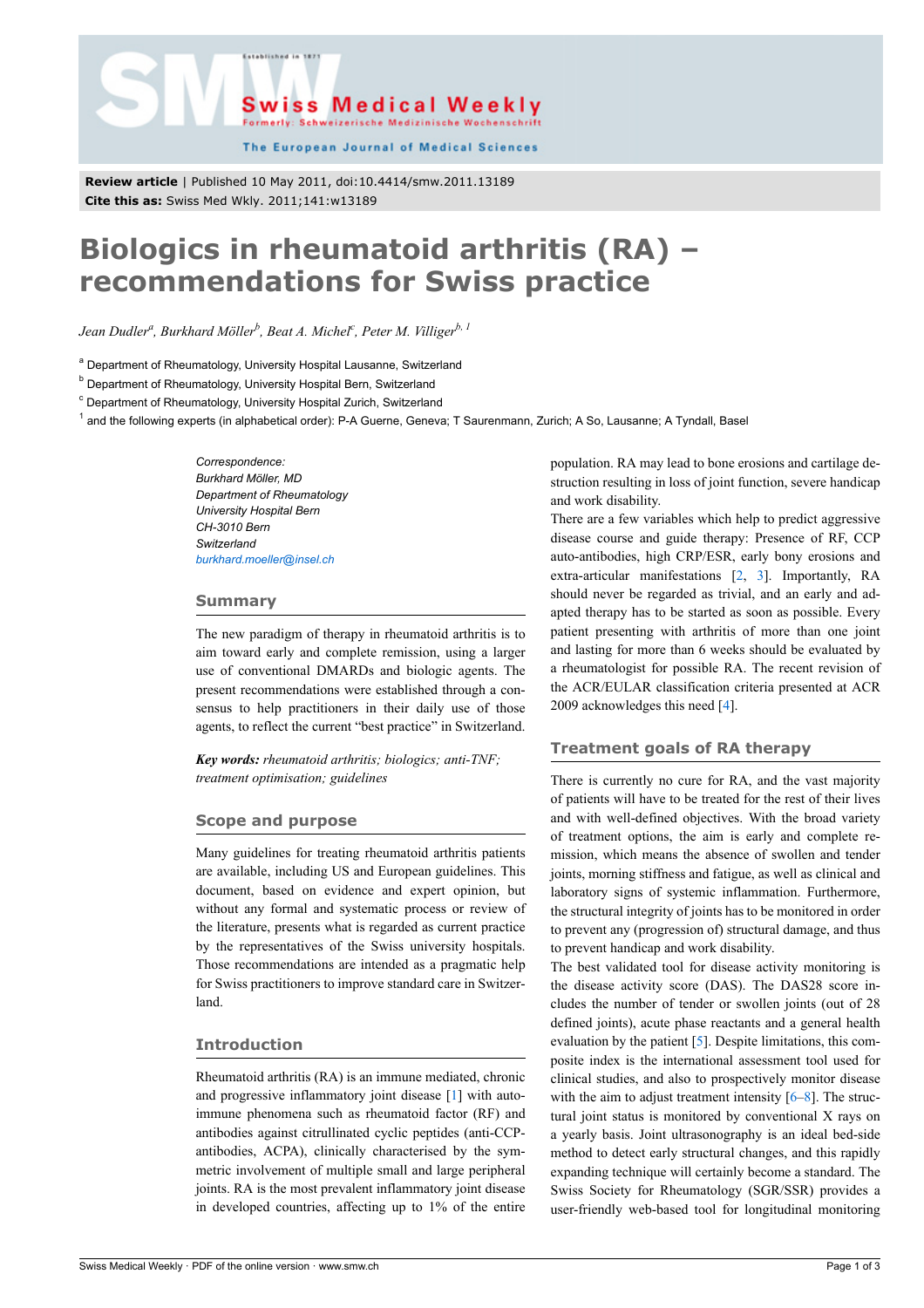and documentation of all necessary disease parameters [\(ht](http://scqm.ch)[tp://scqm.ch](http://scqm.ch)). This disease assessment should be completed on a regular basis, with annual radiographic analyses and patient-centred assessments of functional status and quality of life by standardised measures, such as the health assessment questionnaire of disability (HAQ-DI) or SF-36.

#### **Early DMARD treatment**

Patients with diagnosed RA should be started with a disease-modifying anti-rheumatic drug (DMARD) therapy as early as possible. Methotrexate (MTX) is the gold standard drug for mildly to highly active disease activity. The use of subcutaneous administration, starting with (at least) 10 mg per week and combined with folate substitution (5–10 mg per week) to minimise side effects is recommended. MTX dose should be increased by up to 25–30 mg per week within 2 to 3 months depending on efficacy and tolerability.

Monotherapy with other DMARDs such as anti-malarials, sulfasalazine and leflunomide is recommended for patients with low disease activity and a lack of bad prognostic markers. Combinations of MTX with other conventional DMARD have been tested in several clinical trials, and were shown to provide some increased efficacy without potentiating toxicity [\[9,](#page-2-7) [10](#page-2-8)]. Systemic or intra-articular glucocorticoids may be used to rapidly induce remission but the daily dose should not exceed 5 mg if given over prolonged periods (> a few weeks).

#### **Indication for Biologics**

Ongoing stringent monitoring of RA disease activity and progression, as recommended above, allows appropriate adaptation of DMARD and biologics treatment. The authors of this consensus agree that if low disease activity or remission (defined for practical purposes as at least a DAS28  $\leq$ 3.2) has not been achieved within 3 months with the initial conventional DMARD therapy, that the use of a biologic agent is recommended as the likelihood of reaching a low disease activity status, after initial failure of MTX, using subsequent conventional DMARDs is low [\[11\]](#page-2-9).

At present, TNF blocking agents are the  $1<sup>st</sup>$  choice for biologic treatment when conventional DMARD therapy has failed to induce disease remission. This recommendation is based on the good clinical experience with anti-TNF-therapy, their demonstrated strong efficacy, their rapid onset of action and the known benefit–risk profile with over a million patients treated up to date and more than a decade of experience with the use of the three TNF-blocking agents currently licensed for the Swiss market.

Prior to the initiation of any anti-TNF $\alpha$  therapy, a systematic workup has to be performed to exclude the various contra-indications to such treatment. The current recommendations in regard to this topic released by the Swiss Society of Rheumatology are available online [\(www.rheuma](http://www.rheuma-net.ch/richtlinien)[net.ch/richtlinien](http://www.rheuma-net.ch/richtlinien)).

The choice of the anti-TNF agent used is primarily based on the individual patient characteristics (such as compliance, preference for long dosing interval with intravenous administration or preference for self-subcutaneous administration, venous access) and the availability of the appro-

priate infrastructure for intravenous infusions. The authors believe there is currently no efficacy or safety data to suggest an overwhelming advantage of one agent over the others.

Whenever possible, it is strongly recommended to use any TNF-blocking agent in combination with MTX, as combination of both agents was superior to monotherapy with either one of these substances in all clinical trials, in terms of clinical response, physical function and radiographic progression  $[6, 12]$  $[6, 12]$  $[6, 12]$ . In the case of MTX intolerance, reduction of the MTX dose or use of an alternative DMARD such as leflunomide is recommended. Biologics, such as monotherapy, should only be considered when traditional DMARDs are contraindicated. Monotherapies were not shown to have superior efficacy compared to MTX, except tocilizumab, a humanised monoclonal antibody against the interleukin 6-receptor which was more effective in monotherapy than MTX alone. However, this study did not include a combination arm, and for the moment tocilizumab should also be used whenever possible in association with MTX [[13\]](#page-2-11).

#### **Modification of biologic treatment**

The disease course of patients on an anti-TNF therapy is not linear. Thus, disease activity has to be tightly monitored with treatment modification in case of a lack of/or insufficient efficacy, or a secondary loss of response, while some treatment de-escalations may be considered in the case of persisting remission.

Insufficient response or secondary loss of response:

If remission is not reached or is lost after an initial favourable response, modification or intensification of therapy is mandatory. In the setting of a significant clinical response, such as a good EULAR response, but in the absence of remission, treatment optimisation with a dose increase of the conventional DMARD and/or the addition of another DMARD, as well as short-term gluco-corticoids are reasonable options for the authors, even if no formal trials support these suggestions.

In the absence of a response, or if a tentative optimisation fails, the anti-TNF agent should be stopped and an alternative biologic agent should be used; either an alternative anti-TNF agent or a biologic agent with a different mode of action such as rituximab, abatacept or tocilizumab. Efficacy, in this difficult-to-treat TNF-resistant population, has been demonstrated for all of these agents in randomised controlled trials [[14](#page-2-12)[–16](#page-2-13)]. Whether changing to a second TNF blocker or to a biologic with a different mechanism of action is the better option has not been evaluated in head-to-head trials [\[17](#page-2-14)–[24\]](#page-2-15). The preference for currently available treatment strategies in this setting still varies from centre to centre.

# **Remission**

In case of remission, even if the optimal therapeutic strategy remains unknown, all centres agree that gluco-corticoids should be tapered first and discontinued whenever possible. The authors agree that the dosage of either the biologic or the conventional DMARD should not be modified for at least 6 months of persisting remission. Thereafter, treatment intervals of biologics are prolonged and